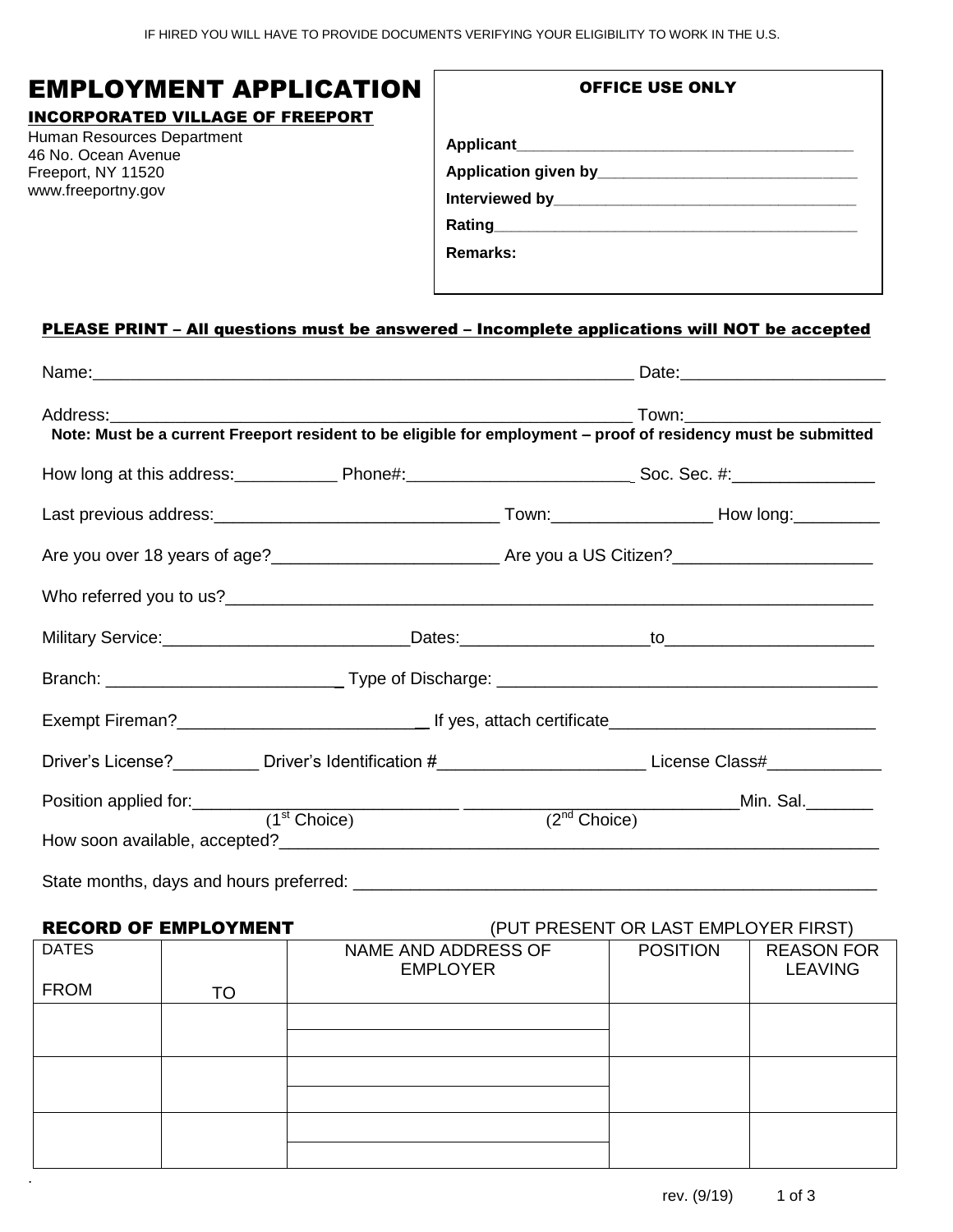| <b>RECORD OF</b><br><b>EDUCATION</b> | <b>NAME &amp; LOCATION OF SCHOOL ATTENDED</b> | <b>GRADUATE?</b><br>(YES/NO) | <b>TYPE OF</b><br><b>DEGREE</b><br><b>EARNED</b> |
|--------------------------------------|-----------------------------------------------|------------------------------|--------------------------------------------------|
| MIDDLE SCHOOL                        |                                               |                              |                                                  |
| <b>HIGH SCHOOL</b>                   |                                               |                              |                                                  |
| <b>COLLEGE</b>                       |                                               |                              |                                                  |
| <b>OTHER</b>                         |                                               |                              |                                                  |

# REFERENCES – (DO NOT LIST FORMER EMPLOYERS OR RELATIVES)

| <b>NAME</b> | <b>ADDRESS &amp; TELEPHONE</b> | <b>POSITION &amp; RELATIONSHIP</b> |
|-------------|--------------------------------|------------------------------------|
|             |                                |                                    |
|             |                                |                                    |
|             |                                |                                    |
|             |                                |                                    |
|             |                                |                                    |
|             |                                |                                    |

If "YES" to any of the questions below, please explain in the space provided:

| Do you object to the Village of Freeport making an inquiry about your character and qualifications<br>from your present employer? □ Yes □ No |
|----------------------------------------------------------------------------------------------------------------------------------------------|
| Have you ever had a drivers license suspended or revoked? $\Box$ Yes $\Box$ No                                                               |
| Have you received any summons for traffic violations within the past three years? $\Box$ Yes $\Box$ No                                       |
| Except for traffic offenses, have you ever been convicted of any violation, misdemeanor, or<br>felony? □ Yes □ No                            |
| Are there any criminal charges pending against you at this time? $\Box$ Yes $\Box$ No                                                        |
| Were you ever dismissed from employment for reasons other than reduction in staff? $\Box$ Yes $\Box$ No                                      |
|                                                                                                                                              |
|                                                                                                                                              |
|                                                                                                                                              |
|                                                                                                                                              |
| ,我们也不能在这里的人,我们也不能在这里的人,我们也不能在这里的人,我们也不能在这里的人,我们也不能在这里的人,我们也不能在这里的人,我们也不能在这里的人,我们也                                                            |
|                                                                                                                                              |
|                                                                                                                                              |
|                                                                                                                                              |
|                                                                                                                                              |
|                                                                                                                                              |
|                                                                                                                                              |